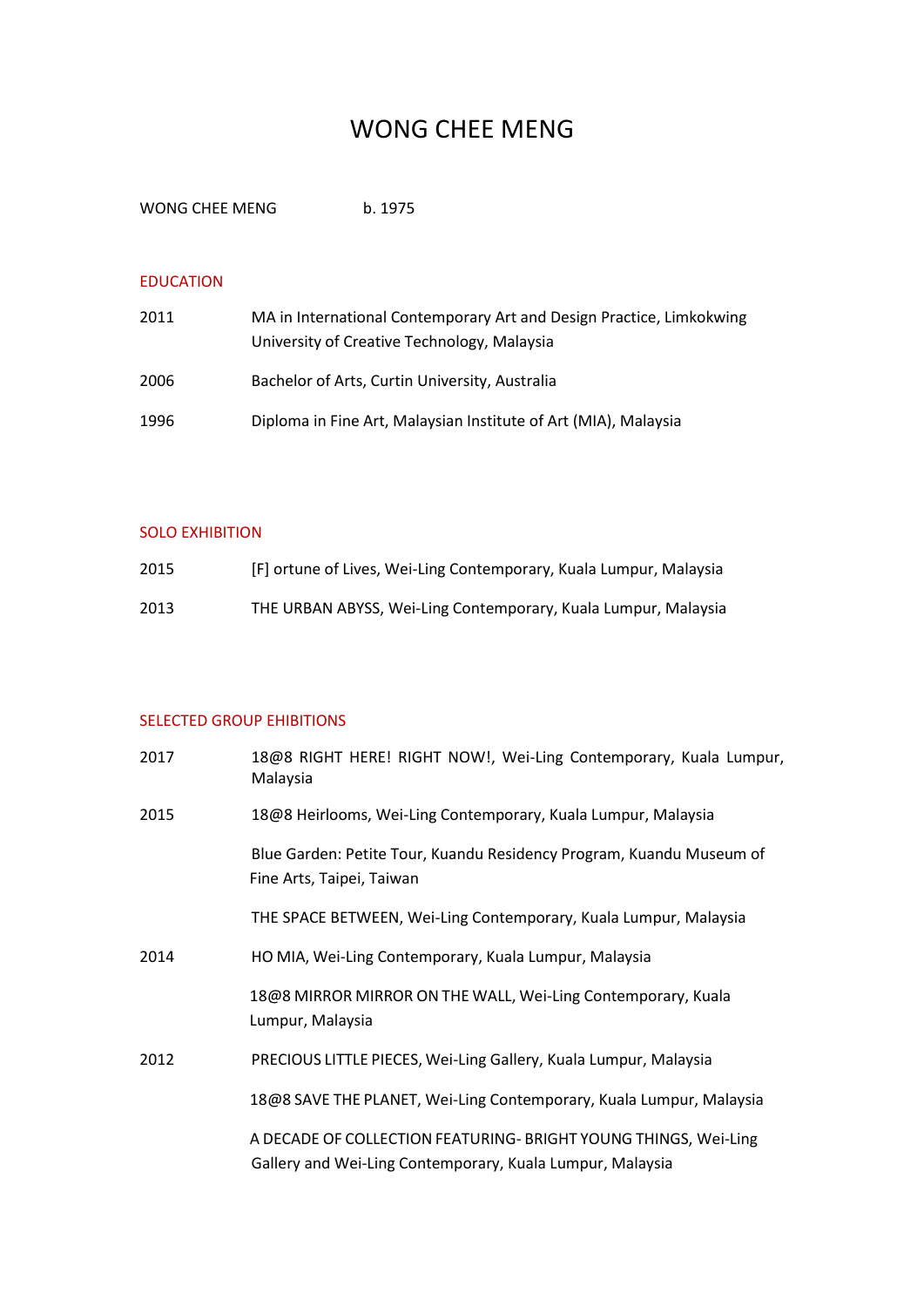| SOUTHEAST ASIA ART GROUP EXCHANGED RESIDENCY (SAGER), HOM |  |
|-----------------------------------------------------------|--|
| Gallery. Kuala Lumpur, Malaysia                           |  |

SOUTHEAST ASIA ART GROUP EXCHANGED RESIDENCY (SAGER), Perahu art Connection Art Space, Yogyakarta. Indonesia.

2011 ART CAGED, Wei-Ling Contemporary, Kuala Lumpur, Malaysia

WHAT'S YOUR PORN?, Wei-Ling Gallery, Kuala Lumpur, Malaysia

ABSOLUT 18@8, 'Safe The World" Wei-Ling Gallery, Kuala Lumpur, Malaysia

2010 ABSOLUT 18@8, Wei-Ling Gallery, Kuala Lumpur, Malaysia

A METER PERSPECTIVE, Matahati & Friends at HOM Gallery. Kuala Lumpur, Malaysia

MALAYSIA BOLEH, Taksu Gallery, Kuala Lumpur, Malaysia

ANNIVERSARY SHOW 2009/2010, Pace gallery, Kuala Lumpur, Malaysia

2009 ISKANDAR MALAYSIA CONTEMPORARY ART SHOW 2009 (IMCAS) , Danga City Mall, Johor, Malaysia

FAB 4, Taksu Gallery, Kuala Lumpur, Malaysia

ART SINGAPORE 2009, Singapore

2008 LOCALS ONLY, Taksu Gallery, Kuala Lumpur, Malaysia

PENINSULA & ISLAND, Taksu Gallery, Kuala Lumpur, Malaysia

EXHIBITION # 3, Artist in Residency Program Exhibition, One Menerung Kuala Lumpur, Malaysia

2007 EXHIBITION # ONE, Artist in Residency Program Exhibition at ABN AMRO Building, Penang, Malaysia FORCE OF NATURE, Darling Muse, Kuala Lumpur, Malaysia 18@8 2007, Weiling Gallery, Kuala Lumpur, Malaysia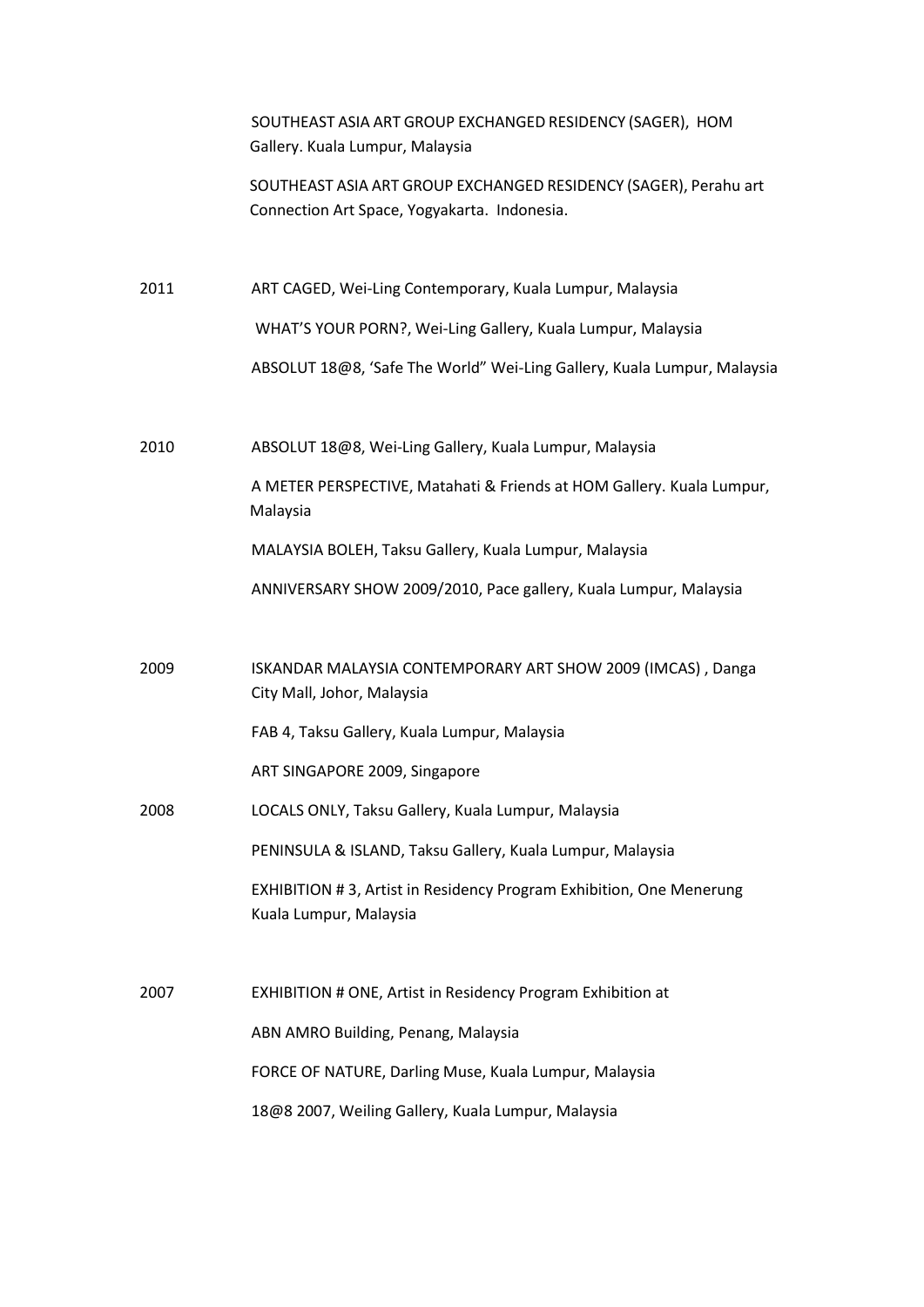| 2006 | KATA DI KOTA: a Malaysia Exhibition of Contemporary Art in                          |
|------|-------------------------------------------------------------------------------------|
|      | Cuba: In conjunction with the 9th Havana Biennale 2006                              |
|      | MERDEKA SCULPTURE EXHIBITION, National Art Gallery, Malaysia                        |
|      |                                                                                     |
|      | FEED ME WWF Charity Show, Rimbum Dahan Art Gallery, Malaysia                        |
| 2005 | ANNIVERSARY SHOW, Darling Muse, Kuala Lumpur, Malaysia                              |
|      |                                                                                     |
| 2003 | THINKING SPACES, Soka Gakai Tower, Kuala Lumpur, Malaysia                           |
|      |                                                                                     |
| 2002 | CHOW KIT FESTIVAL, Kuala Lumpur, Malaysia                                           |
| 2001 | MALAYSIA STILL LIFE, Valentine Willie Fine Art, Kuala Lumpur, Malaysia              |
|      | OPEN SHOW 2001, National Gallery, Kuala Lumpur, Malaysia                            |
|      | CIVILIZATION DIALOGUE - INTERNATIONAL ART EXHIBITION,                               |
|      | Metro Fine Art, Kuala Lumpur, Malaysia                                              |
|      |                                                                                     |
| 2000 | SAN, a cash and carry art exhibition at Wan Gallery, Kuala Lumpur, Malaysia         |
|      | LANGKAWI INTERNATIONAL FESTIVAL OF ARTS (LIFA), Ibrahim                             |
|      | Hussien Museum, Langkawi, Malaysia                                                  |
| 1999 |                                                                                     |
|      | HUMAN EXPRESSION, Valentine Willie Fine Art, Kuala Lumpur, Malaysia                 |
| 1998 | COMING TOGETHER, Pelita Hati Gallery, Kuala Lumpur                                  |
|      | GEMA: RESONANCE (MALAYSIA CONTEMPORARY ART EXHIBITION),                             |
|      | Manes Gallery, Prague, Czech Republic                                               |
|      | 13 <sup>th</sup> ASIAN INTERNATIONAL ART EXHIBITION, National Art Gallery, Malaysia |